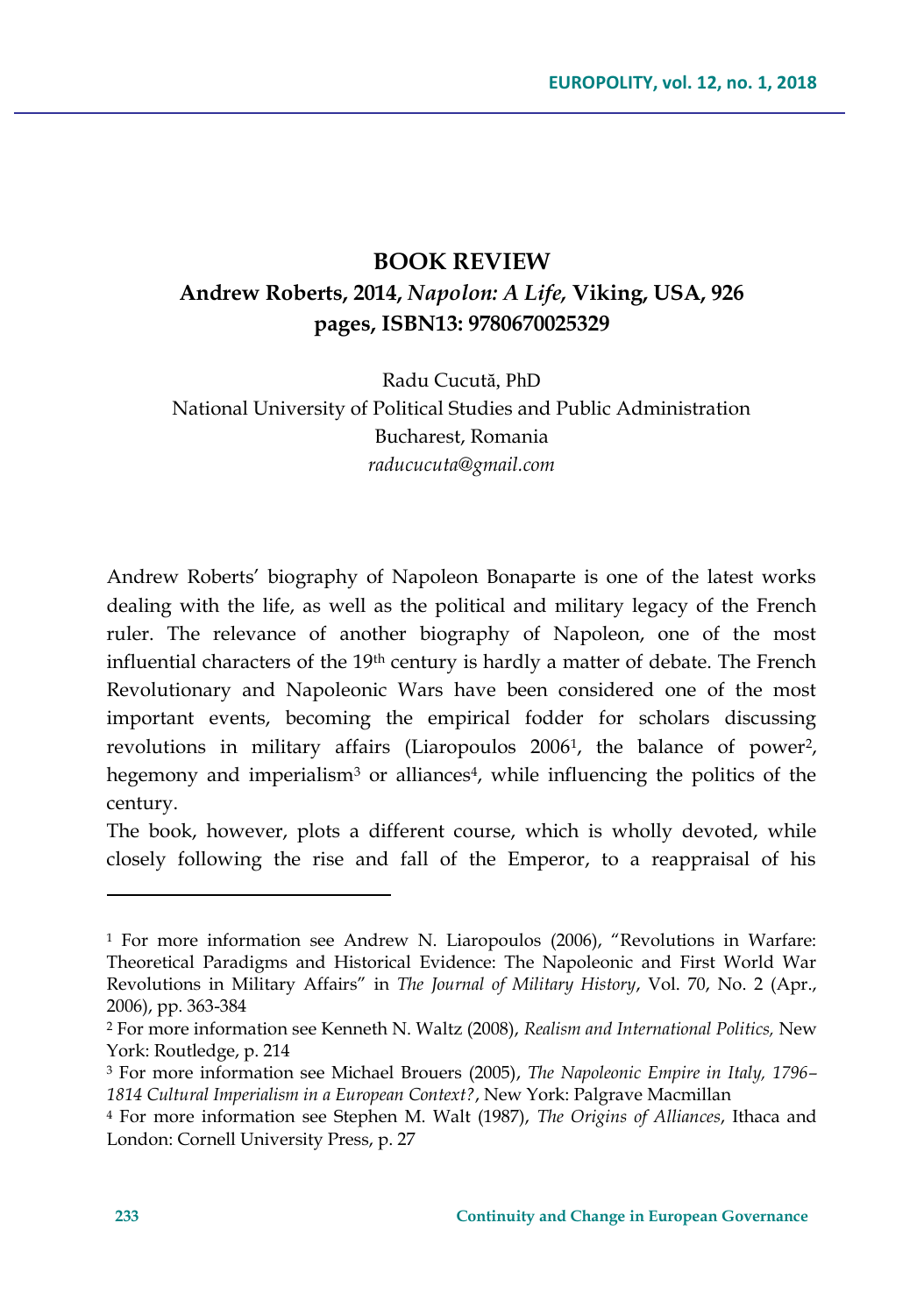personality and legacy. On several occasions, Roberts makes clear that his goal is that of tackling the impact British propaganda has had on the manner in which napoleon and his legacy are viewed. Starting from the same Winston Churchill quote Pieter Geyl's *Napoleon: For and Against* takes off<sup>1</sup> , in which the French Emperor's is compared with Hitler, Roberts wants to reach an altogether different conclusion: that, to a large extent, the depiction of Napoleon which has permeated culture and history and has served to justify British political actions and political positions owes much to the caricature and propaganda of the late 18th and early 19th century.

Moreover, Roberts is also keen on emphasizing the extraordinary qualities of a man for whom he openly confesses his admiration. His insistence on Napoleon's military and political abilities, as well as the numerous instances in which he alludes or gives clear evidence of his sarcasm, wit or humor are the starting point of the second part of the author's claim: that Napoleonic Europe was to a large extent the result of his actions. Inconspicuous, most of the times, sometimes openly, Roberts tries to answer another great Napoleonic historian, George Lefebvre – the Consulate and the French Empire, the Civil Code, his infrastructure program, were linked to the Revolutionary program, but were not the expression of a class-conscious policies.

The book is divided into three parts. The first part, "Rise", covers Napoleon's birth and his Corsican upbringing. Roberts discusses the role his family played in his early life, as well as the first steps taken into the French military education system. The tumultuous occurrence of the French Revolution and his somewhat ambivalent reaction to the events are discussed in detail by Roberts. His further actions, such as the Brumaire Coup are considered to be the direct expression of his early beliefs regarding governance, political power and sovereignty. Moreover, the section insists on his ascension through the ranks of the French military, following the Corsican debacle in which he was directly implicated following the outbreak of the Revolution. "Rise" chronicles the Italian and

 $\overline{a}$ 

<sup>1</sup> For more information see Pieter Geyl (1965), *Napoleon: For and Against,* London: Penguin Books, pp. 7-8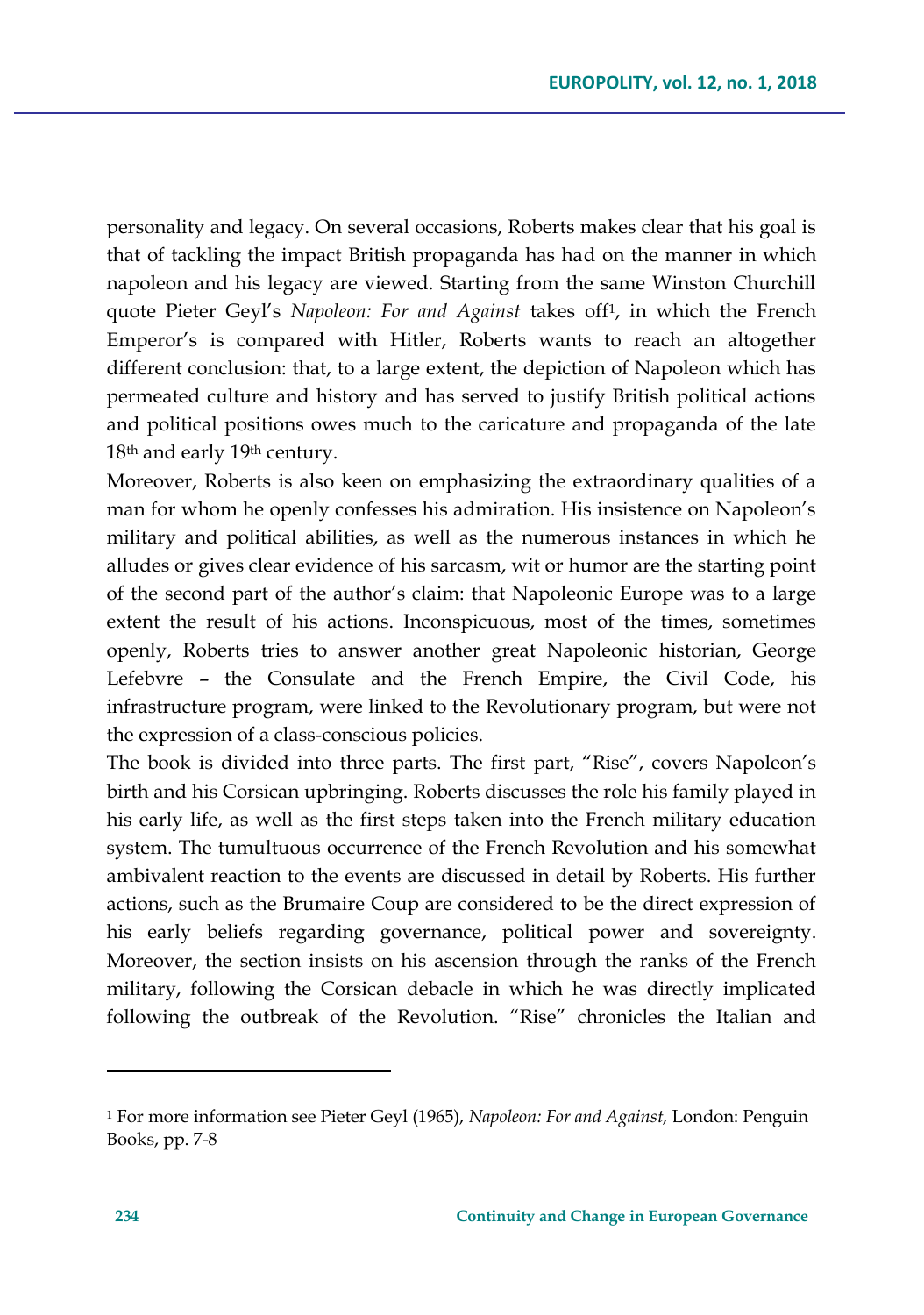Egyptian Campaigns, insisting on the failure of his Acre siege and concluding with the Coup of 18 Brumaire.

The second part of the book, "Mastery" follows the civil achievements of the consular regime, as well as his Marengo victory. Roberts dedicates a chapter to describing the manner in which his legislative corpus was drafted and implemented. Another chapter deals with the details of the plots Napoleon managed to survive. The Austerlitz and Jena campaigns pave the way towards the imposition of the Continental Blockade, the Wagram Campaign and the invasion of Spain crowning the zenith of the Napoleonic Empire.

The "Denouement", the third and last part of the book records the context of the Russian 1812 campaign, arguing that its failure is not entirely the result of faulty decisions – the Russian strategy and the typhus outbreak being considered more relevant for the failure of his grandest defeat. The "Denouement" tracks the political causes that brought about the Hundred Days and the bitterness and melancholy out of which the last part of the Napoleonic myth was constructed in the solitude of Saint Helena.

Openly pleading against the hegemonic and imperialist interpretation of European history, contradicting the claims that see Napoleon as a representative of the French bourgeoisie and criticizing any form of structural interpretation of Napoleonic history, Roberts' book is rather more a history of Napoleon's court. The book engages the large number of memoirs written by the main actors of the age and glosses on their credibility. He does not shy away from discussing the gossips surrounding his person, the intrigues and the duplicitous and frivolous nature of many of the accounts of Napoleon's life. In a credible manner, the author tries to emphasize the passions that his actions or his politics stirred and the motivations that led great writers to take positions as diverse and reconcilable as Hugo or Chateaubriand.

The book does not ignore Napoleon's failures. The assassination of the Duke d'Enghien is thoroughly discussed, just as there is a wide debate on the motivation and subsequent justification of the massacre of Jaffa. Napoleonic propaganda and secret police are discussed at length, while the re-establishment of slavery in Haiti is not ignored. Roberts mentions several times Napoleon's